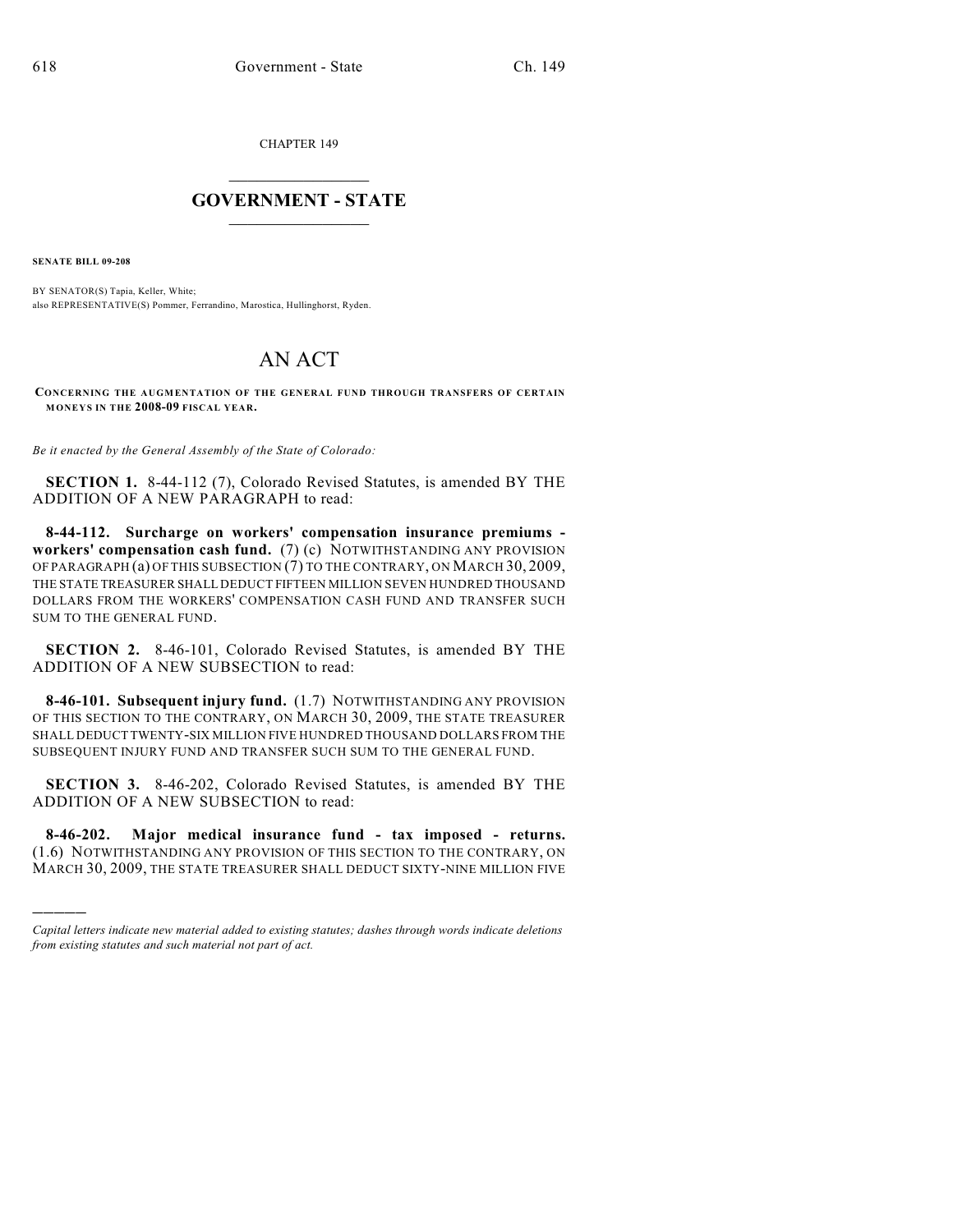HUNDRED THOUSAND DOLLARS FROM THE MAJOR MEDICAL INSURANCE FUND AND TRANSFER SUCH SUM TO THE GENERAL FUND.

**SECTION 4.** 8-77-109 (2), Colorado Revised Statutes, is amended BY THE ADDITION OF A NEW PARAGRAPH to read:

**8-77-109. Employment support fund - created - uses.** (2) (a.8) NOTWITHSTANDING ANY PROVISION OF THIS SUBSECTION (2) TO THE CONTRARY, ON THE EFFECTIVE DATE OF THIS PARAGRAPH (a.8), THE STATE TREASURER SHALL DEDUCT FIVE MILLION DOLLARS FROM THE EMPLOYMENT SUPPORT FUND AND TRANSFER SUCH SUM TO THE GENERAL FUND.

**SECTION 5.** 12-47.1-1601 (6) (a), Colorado Revised Statutes, is amended to read:

**12-47.1-1601. Local government limited gaming impact fund - repeal.** (6) (a) (I) Notwithstanding any other provision of this section, moneys accruing to the fund on and after July 1, 2002, and any previously transferred unencumbered moneys in the fund on July 1, 2003, shall be transferred to the general fund. Transfers to the fund shall resume as otherwise provided in this section for any state fiscal year commencing on or after July 1, 2004.

(II) NOTWITHSTANDING ANY PROVISION OF THIS SECTION TO THE CONTRARY, ON THE EFFECTIVE DATE OF THIS SUBPARAGRAPH (II), THE STATE TREASURER SHALL DEDUCT NINE HUNDRED FIFTY THOUSAND DOLLARS FROM THE FUND AND TRANSFER SUCH SUM TO THE GENERAL FUND.

**SECTION 6.** 12-55-102.5, Colorado Revised Statutes, is amended BY THE ADDITION OF A NEW SUBSECTION to read:

**12-55-102.5. Disposition of fees.** (4) NOTWITHSTANDING ANY PROVISION OF THIS SECTION TO THE CONTRARY, ON THE EFFECTIVE DATE OF THIS SUBSECTION (4), THE STATE TREASURER SHALL DEDUCT FIVE HUNDRED SEVENTY-FIVE THOUSAND DOLLARS FROM THE NOTARY ADMINISTRATION CASH FUND AND TRANSFER SUCH SUM TO THE GENERAL FUND.

**SECTION 7.** 13-1-204 (1) (c), Colorado Revised Statutes, is amended to read:

**13-1-204. Court security cash fund - creation - grants - regulations.** (1) (c) (I) All investment earnings derived from the deposit and investment of moneys in the fund shall remain in the fund and shall not be transferred or revert to the general fund at the end of any fiscal year. Any unexpended and unencumbered moneys remaining in the fund at the end of any fiscal year shall remain in the fund and shall not be credited or transferred to the general fund or any other fund.

(II) NOTWITHSTANDING ANY PROVISION OF SUBPARAGRAPH (I) OF THIS PARAGRAPH (c) TO THE CONTRARY, ON THE EFFECTIVE DATE OF THIS SUBPARAGRAPH (II), THE STATE TREASURER SHALL DEDUCT ONE MILLION FIVE HUNDRED THOUSAND DOLLARS FROM THE COURT SECURITY CASH FUND AND TRANSFER SUCH SUM TO THE GENERAL FUND.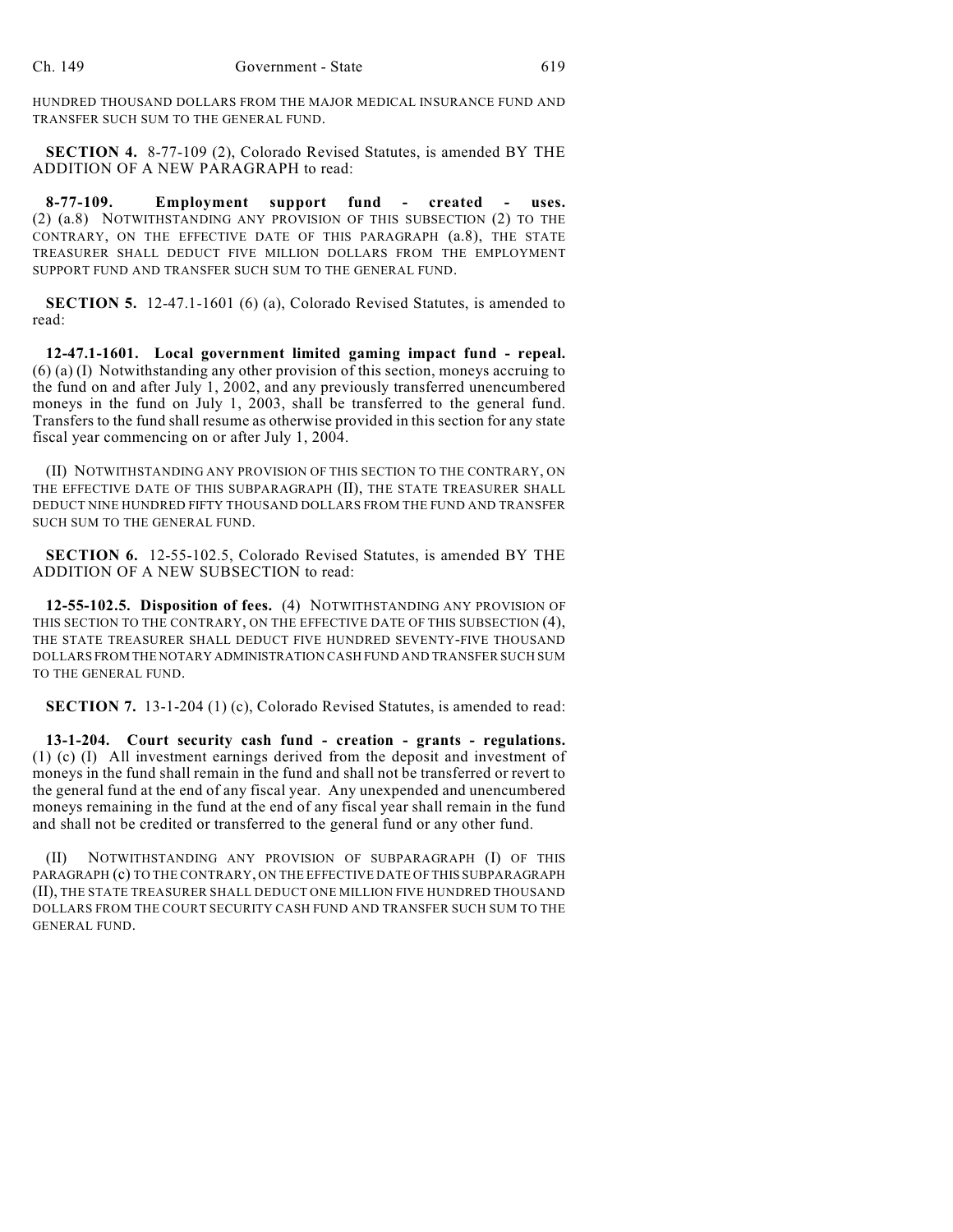**SECTION 8.** 13-3-113, Colorado Revised Statutes, is amended BY THE ADDITION OF A NEW SUBSECTION to read:

**13-3-113. "Family-friendly Courts Act".** (6.5) NOTWITHSTANDING ANY PROVISION OF SUBSECTION (6) OF THIS SECTION TO THE CONTRARY, ON THE EFFECTIVE DATE OF THIS SUBSECTION (6.5), THE STATE TREASURER SHALL DEDUCT TWO HUNDRED THOUSAND DOLLARS FROM THE FAMILY-FRIENDLY COURT PROGRAM CASH FUND AND TRANSFER SUCH SUM TO THE GENERAL FUND.

**SECTION 9.** 13-5.5-107, Colorado Revised Statutes, is amended to read:

**13-5.5-107. Acceptance of private or federal grants - general appropriations.** (1) The state commission is authorized to accept any grants of federal or private funds made available for any purpose consistent with the provisions of this article. Any funds received pursuant to this section shall be transmitted to the state treasurer, who shall credit the same to the state commission on judicial performance cash fund, which is hereby created and referred to in this section as the "fund". The fund shall also include the amount of the increases in docket fees collected pursuant to sections 13-32-105 (1) and 42-4-1710 (4) (a), C.R.S. Any interest derived from the deposit and investment of moneys in the fund shall be credited to the fund. Any unexpended and unencumbered moneys remaining in the fund at the end of any fiscal year shall remain in the fund and shall not be credited or transferred to the general fund or another fund. Moneys in the fund may be expended by the state commission, subject to annual appropriation by the general assembly, for the purposes of this article. In addition, the general assembly may make annual appropriations from the general fund for the purposes of this article.

(2) NOTWITHSTANDING ANY PROVISION OF SUBSECTION (1) OF THIS SECTION TO THE CONTRARY, ON THE EFFECTIVE DATE OF THIS SUBSECTION (2), THE STATE TREASURER SHALL DEDUCT NINE HUNDRED THOUSAND DOLLARS FROM THE FUND AND TRANSFER SUCH SUM TO THE GENERAL FUND.

**SECTION 10.** 13-22-310 (2), Colorado Revised Statutes, is amended to read:

**13-22-310. Dispute resolution fund - creation - source of funds.** (2) (a) All moneys in the fund shall be subject to annual appropriation by the general assembly. Any moneys not appropriated shall remain in the fund at the end of any fiscal year and shall not revert to the general fund.

(b) NOTWITHSTANDING ANY PROVISION OF PARAGRAPH (a) OF THIS SUBSECTION (2) TO THE CONTRARY, ON THE EFFECTIVE DATE OF THIS PARAGRAPH (b), THE STATE TREASURER SHALL TRANSFER THE BALANCE OF MONEYS IN THE DISPUTE RESOLUTION FUND TO THE GENERAL FUND.

**SECTION 11.** 13-91-106 (1), Colorado Revised Statutes, is amended to read:

**13-91-106. Guardian ad litem fund - court-appointed special advocate (CASA) fund - created - repeal.** (1) (a) There is hereby created in the state treasury the guardian ad litem fund, referred to in this subsection (1) as the "fund". The fund shall consist of such general fund moneys as may be appropriated thereto by the general assembly and any moneys received pursuant to section 13-91-105 (1)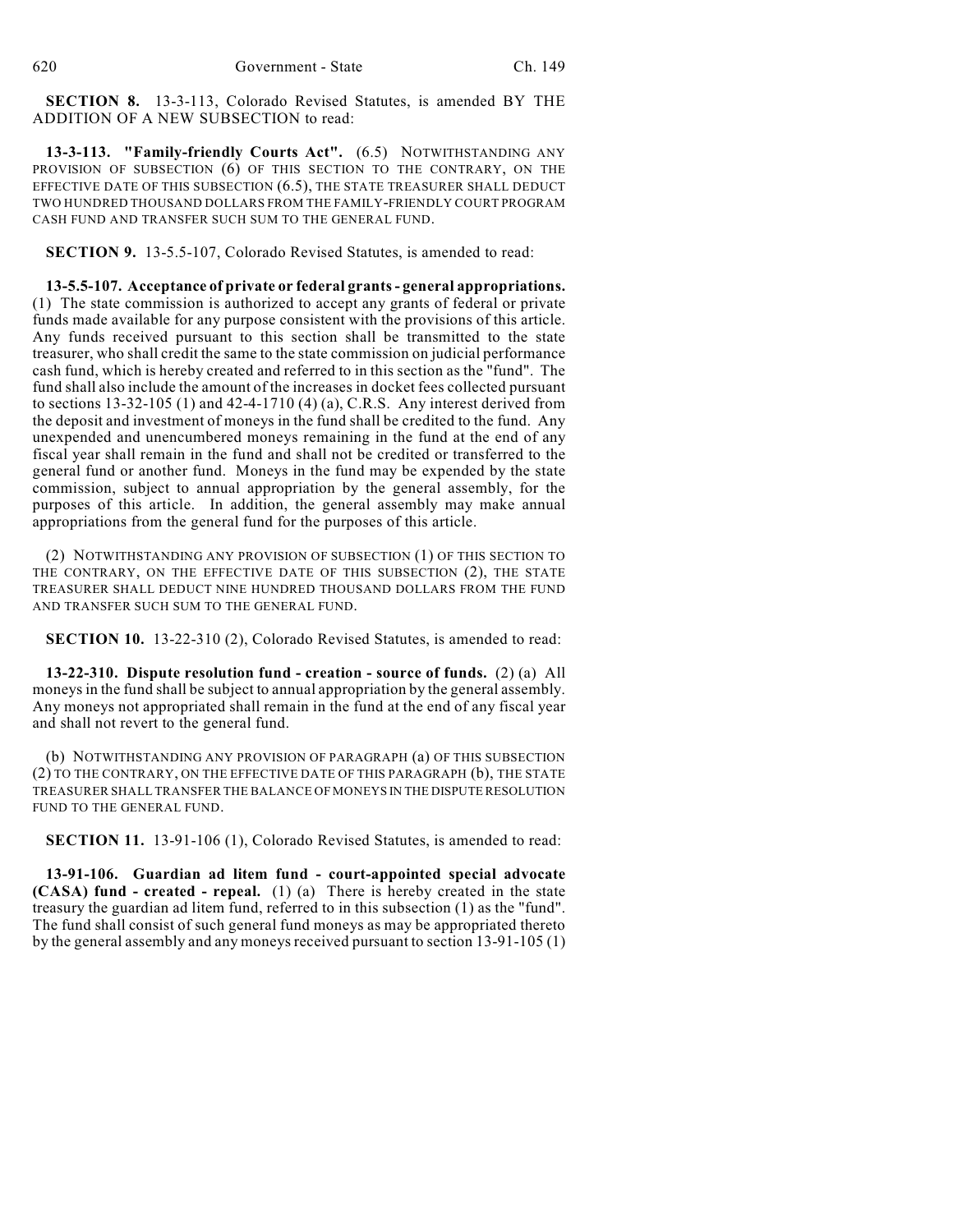(a) (IX). The moneys in the fund shall be subject to annual appropriation by the general assembly to the state judicial department for allocation to the office of the child's representative for the purposes of funding the work of the office of the child's representative relating to the provision of guardian ad litem services and for the provision of guardian ad litem services in Colorado. All interest derived from the deposit and investment of moneys in the fund shall be credited to the fund. Any moneys not appropriated shall remain in the fund and shall not be transferred or revert to the general fund of the state at the end of any fiscal year.

(b) NOTWITHSTANDING ANY PROVISION OF PARAGRAPH (a) OF THIS SUBSECTION (1) TO THE CONTRARY, ON THE EFFECTIVE DATE OF THIS PARAGRAPH (b), THE STATE TREASURER SHALL TRANSFER THE BALANCE OF MONEYS IN THE FUND TO THE GENERAL FUND.

**SECTION 12.** 16-11-214 (1), Colorado Revised Statutes, is amended BY THE ADDITION OF A NEW PARAGRAPH to read:

**16-11-214. Fund created - probation services.** (1) (c) NOTWITHSTANDING ANY PROVISION OF PARAGRAPH (a) OF THIS SUBSECTION (1) TO THE CONTRARY, ON THE EFFECTIVE DATE OF THIS PARAGRAPH (c), THE STATE TREASURER SHALL DEDUCT TWO HUNDRED FIFTY THOUSAND DOLLARS FROM THE OFFENDER SERVICES FUND AND TRANSFER SUCH SUM TO THE GENERAL FUND.

**SECTION 13.** 18-19-103 (4) and (5.5), Colorado Revised Statutes, are amended to read:

**18-19-103. Source of revenues - allocation of moneys.** (4) (a) There is hereby created in the state treasury a drug offender surcharge fund, which shall consist of moneys received by the state treasurer pursuant to paragraph (d) of subsection (3) of this section. All interest derived from the deposit and investment of moneys in the fund shall be credited to the fund. Any moneys not appropriated by the general assembly shall remain in the drug offender surcharge fund and shall not be transferred or revert to the general fund of the state at the end of any fiscal year. All moneys in the fund shall be subject to annual appropriation by the general assembly to the judicial department, the department of corrections, the division of criminal justice of the department of public safety, and the department of human services, after consideration of the plan developed pursuant to section 16-11.5-102 (3), C.R.S., to cover the costs associated with substance abuse assessment, testing, education, and treatment.

(b) NOTWITHSTANDING ANY PROVISION OF PARAGRAPH (a) OF THIS SUBSECTION (4) TO THE CONTRARY, ON THE EFFECTIVE DATE OF THIS PARAGRAPH (b), THE STATE TREASURER SHALL DEDUCT ONE HUNDRED FIFTY-ONE THOUSAND THREE HUNDRED FORTY-ONE DOLLARS FROM THE DRUG OFFENDER SURCHARGE FUND AND TRANSFER SUCH SUM TO THE GENERAL FUND.

(5.5) (a) There is hereby created in the state treasury a drug offender treatment fund that shall consist of moneys appropriated thereto. In addition, the fund may accept gifts, grants, and donations. All interest derived from the deposit and investment of moneys in the fund shall be credited to the fund. Any moneys not appropriated by the general assembly shall remain in the drug offender treatment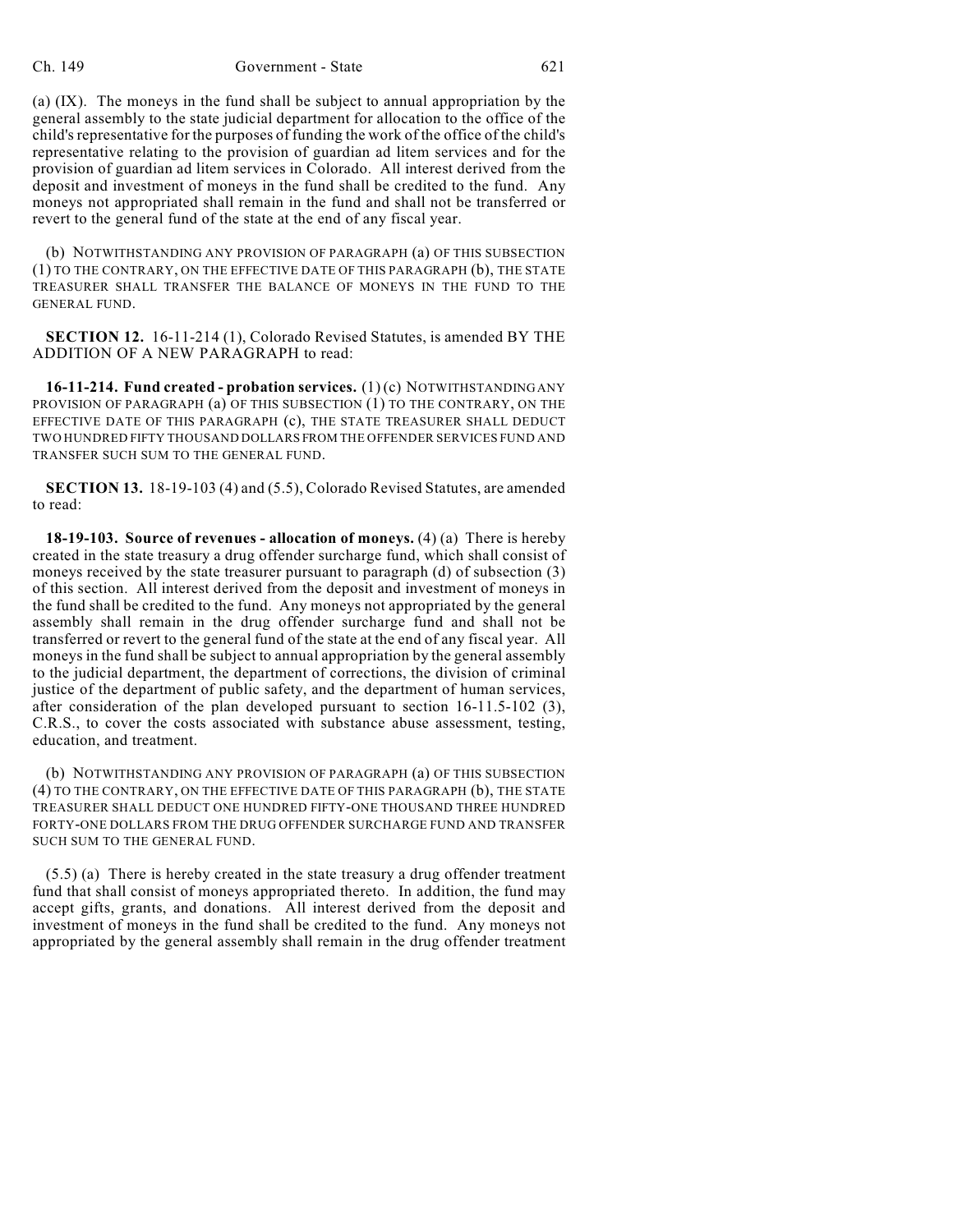622 Government - State Ch. 149

fund and shall not be transferred or revert to the general fund of the state at the end of any fiscal year. All moneys in the fund shall be subject to annual appropriation by the general assembly to the judicial department for allocation to the interagency task force on treatment for costs associated with community-based substance abuse treatment.

(b) NOTWITHSTANDING ANY PROVISION OF PARAGRAPH (a) OF THIS SUBSECTION (5.5) TO THE CONTRARY, ON THE EFFECTIVE DATE OF THIS PARAGRAPH (b), THE STATE TREASURER SHALL DEDUCT THREE HUNDRED FIFTY THOUSAND DOLLARS FROM THE DRUG OFFENDER TREATMENT FUND AND TRANSFER SUCH SUM TO THE GENERAL FUND.

**SECTION 14.** 22-54-117 (1), Colorado Revised Statutes, is amended BY THE ADDITION OF A NEW PARAGRAPH to read:

**22-54-117. Contingency reserve - capital construction expenditures reserve - fund - lottery proceeds contingency reserve.** (1) (f) NOTWITHSTANDING ANY PROVISION OF PARAGRAPH (e) OF THIS SUBSECTION (1) TO THE CONTRARY, ON THE EFFECTIVE DATE OF THIS PARAGRAPH (f), THE STATE TREASURER SHALL DEDUCT THREE MILLION EIGHTY-TWO THOUSAND FOUR HUNDRED FIFTY-TWO DOLLARS FROM THE CONTINGENCY RESERVE FUND AND TRANSFER SUCH SUM TO THE GENERAL FUND.

**SECTION 15.** 23-19.9-102 (2) (b), Colorado Revised Statutes, is amended BY THE ADDITION OF A NEW SUBPARAGRAPH to read:

**23-19.9-102. Higher education federal mineral lease revenues fund - higher education maintenance and reserve fund - creation - sources of revenues - use.** (2) (b) (III) NOTWITHSTANDING ANY PROVISION OF THIS SUBSECTION (2) TO THE CONTRARY, ON JUNE 30, 2009, THE STATE TREASURER SHALL DEDUCT THIRTY-THREE MILLION SEVEN HUNDRED THOUSAND DOLLARS FROM THE HIGHER EDUCATION MAINTENANCE AND RESERVE FUND AND TRANSFER SUCH SUM TO THE GENERAL FUND; EXCEPT THAT, IF THE BALANCE OF MONEYS IN THE HIGHER EDUCATION MAINTENANCE AND RESERVE FUND ON JUNE 30, 2009, IS LESS THAN THIRTY-THREE MILLION SEVEN HUNDRED THOUSAND DOLLARS, THE STATE TREASURER SHALL TRANSFER THE BALANCE OF MONEYS IN THE FUND TO THE GENERAL FUND.

**SECTION 16.** 24-21-104 (3) (d), Colorado Revised Statutes, is amended BY THE ADDITION OF A NEW SUBPARAGRAPH to read:

**24-21-104. Fees of secretary of state.** (3) (d) (XII.5) NOTWITHSTANDING ANY PROVISION OF PARAGRAPH (b) OF THIS SUBSECTION (3) TO THE CONTRARY, ON THE EFFECTIVE DATE OF THIS SUBPARAGRAPH (XII.5), THE STATE TREASURER SHALL DEDUCT TWO MILLION ONE HUNDRED SEVENTY-FIVE THOUSAND DOLLARS FROM THE DEPARTMENT OF STATE CASH FUND AND TRANSFER SUCH SUM TO THE GENERAL FUND.

**SECTION 17.** 24-30-1108, Colorado Revised Statutes, is amended BY THE ADDITION OF A NEW SUBSECTION to read:

**24-30-1108. Revolving fund - service charges - pricing policy.** (5) NOTWITHSTANDING ANY PROVISION OF THIS SECTION TO THE CONTRARY, ON THE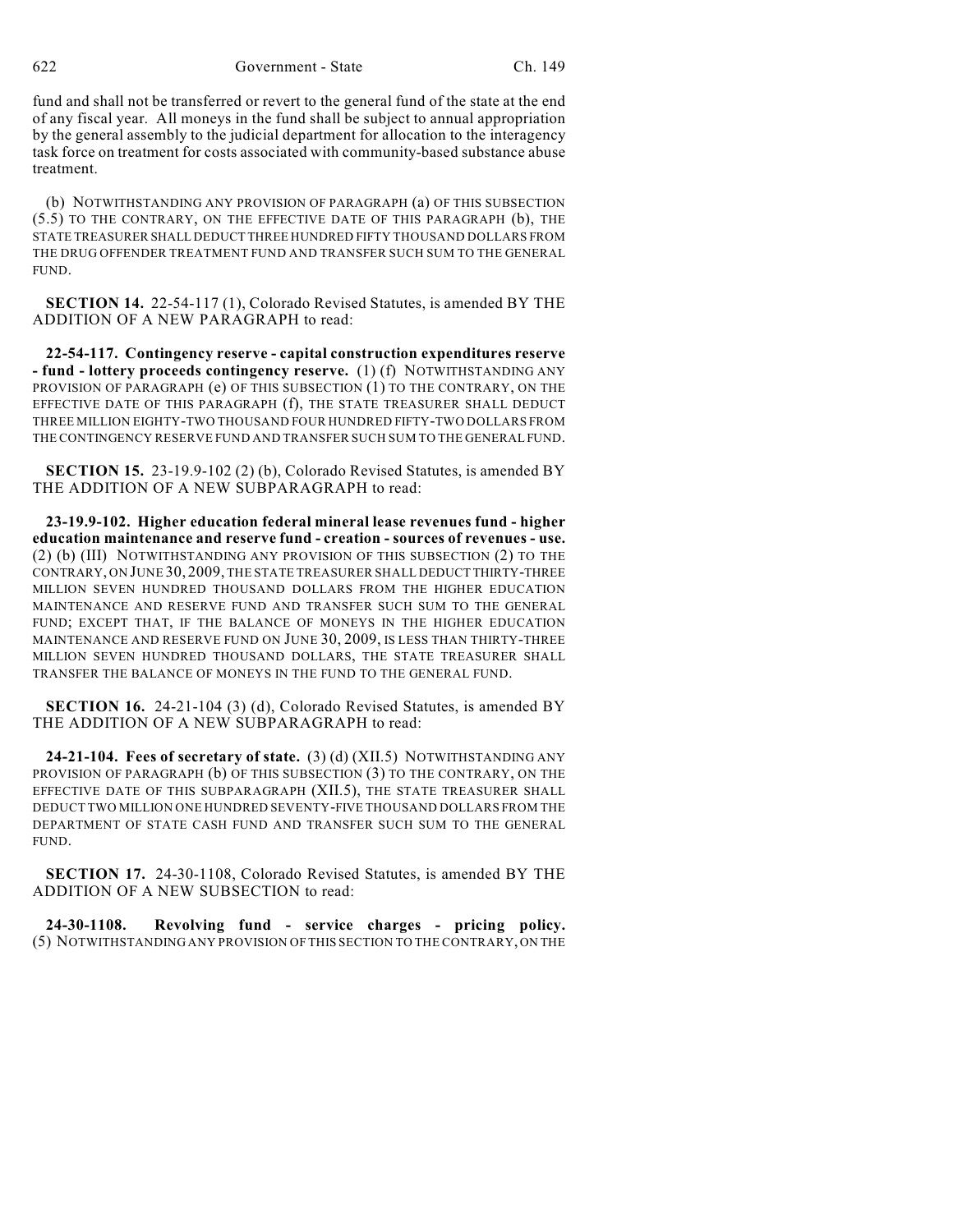EFFECTIVE DATE OF THIS SUBSECTION (5), THE STATE TREASURER SHALL DEDUCT TWO MILLION THREE HUNDRED THOUSAND DOLLARS FROM THE CAPITOL COMPLEX FACILITIES FUND, WHICH IS AN ACCOUNT WITHIN THE DEPARTMENT OF PERSONNEL REVOLVING FUND, AND TRANSFER SUCH SUM TO THE GENERAL FUND.

**SECTION 18.** 24-30-1115, Colorado Revised Statutes, is amended BY THE ADDITION OF A NEW SUBSECTION to read:

**24-30-1115. Motor fleet management fund - creation.** (3) NOTWITHSTANDING ANY PROVISION OF THIS SECTION TO THE CONTRARY, ON THE EFFECTIVE DATE OF THIS SUBSECTION (3), THE STATE TREASURER SHALL DEDUCT ONE MILLION DOLLARS FROM THE MOTOR FLEET MANAGEMENT FUND AND TRANSFER SUCH SUM TO THE GENERAL FUND.

**SECTION 19.** 24-75-1104.5 (1.5) (a) (VIII), Colorado Revised Statutes, is amended to read:

**24-75-1104.5. Use of settlement moneys - programs.** (1.5) (a) For the 2007-08 fiscal year and for each fiscal year thereafter, the following programs, services, and funds shall receive the following specified amounts from the portion of any strategic contribution fund moneys received by the state in the current fiscal yearthat remains after the programs, services, and funds receiving strategic contribution fund moneys pursuant to subsection (1) of this section have been fully funded, and the portion of all other settlement moneys received by the state in the preceding fiscal year that remains after the programs, services, and funds receiving such other settlement moneys pursuant to subsection (1) of this section have been fully funded and all overexpenditures and supplemental appropriations allowed for the 2006-07, 2007-08, and 2008-09 fiscal years pursuant to section 24-22-115 (4) have been made:

(VIII) (A) The division of alcohol and drug abuse in the department of human services shall receive three percent of the settlement moneys, which shall be transferred by the state treasurer to the alcohol and drug abuse community prevention and treatment fund, which is hereby created in the state treasury. Interest and income earned on the deposit and investment of moneys in the fund shall be credited to the fund and shall remain in the fund until the end of the fiscal year in which credited, when it shall be transferred to the short-term innovative health program grant fund created in section 25-36-101 (2), C.R.S., in accordance with paragraph (b) of this subsection (1.5). The principal of the fund shall be subject to annual appropriation by the general assembly to provide or purchase community prevention and treatment services in accordance with section 25-1-206, C.R.S.; except that, at the end of the 2007-08 fiscal year and at the end of each fiscal year thereafter, all unexpended and unencumbered principal of the fund shall be transferred to the short-term innovative health program grantfund created in section 25-36-101 (2), C.R.S., in accordance with paragraph (b) of this subsection (1.5).

(B) NOTWITHSTANDING ANY PROVISION OF SUB-SUBPARAGRAPH (A) OF THIS SUBPARAGRAPH (VIII) TO THE CONTRARY, ON THE EFFECTIVE DATE OF THIS SUB-SUBPARAGRAPH (B), THE STATE TREASURER SHALL DEDUCT SIXTY-ONE THOUSAND ONE HUNDRED EIGHTY-SIX DOLLARS FROM THE ALCOHOL AND DRUG ABUSE COMMUNITY PREVENTION AND TREATMENT FUND AND TRANSFER SUCH SUM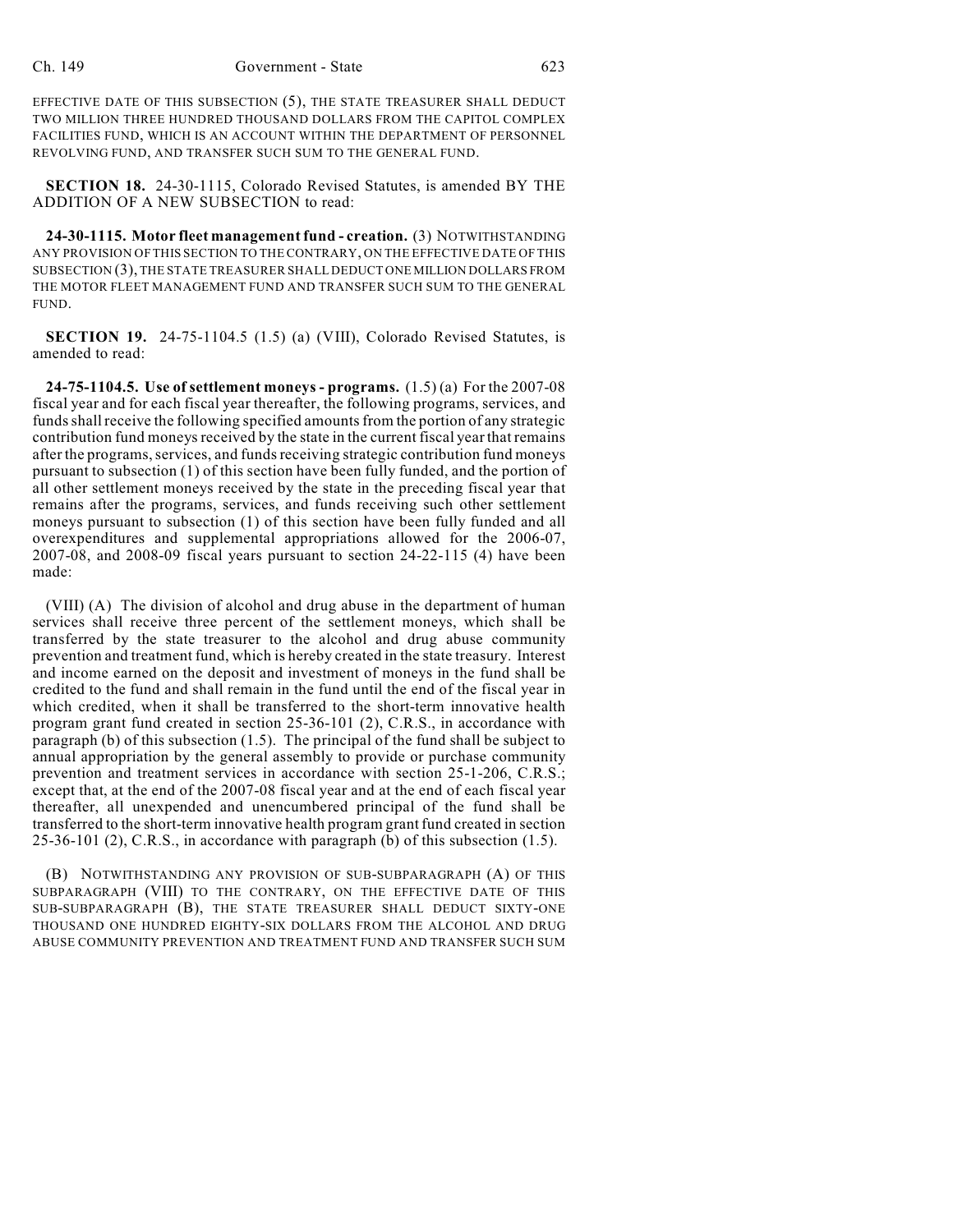TO THE GENERAL FUND.

**SECTION 20.** 25-1.5-106 (3), Colorado Revised Statutes, is amended to read:

**25-1.5-106. Medical marijuana program - powers and duties of department.** (3) (a) The medical marijuana program cash fund shall be subject to annual appropriation by the general assembly to the department for the purpose of establishing, operating, and maintaining the medical marijuana program established by section 14 of article XVIII of the state constitution. All moneys credited to the medical marijuana program cash fund and all interest derived from the deposit of such moneys that are not expended during the fiscal year shall be retained in the fund for future use and shall not be credited or transferred to the general fund or any other fund.

(b) NOTWITHSTANDING ANY PROVISION OF PARAGRAPH (a) OF THIS SUBSECTION (3) TO THE CONTRARY, ON THE EFFECTIVE DATE OF THIS PARAGRAPH (b), THE STATE TREASURER SHALL DEDUCT TWO HUNDRED FIFTY-EIGHT THOUSAND SEVEN HUNDRED THIRTY-FIVE DOLLARS FROM THE MEDICAL MARIJUANA PROGRAM CASH FUND AND TRANSFER SUCH SUM TO THE GENERAL FUND.

**SECTION 21.** Part 8 of article 3.5 of title 25, Colorado Revised Statutes, is amended BY THE ADDITION OF A NEW SECTION to read:

**25-3.5-807.5. Transfer of balance of tobacco program fund - repeal.** (1) ON THE EFFECTIVE DATE OF THIS SUBSECTION (1), THE STATE TREASURER SHALL TRANSFER TO THE GENERAL FUND THE BALANCE OF MONEYS REMAINING AFTER THE REPEAL OF THE TOBACCO PROGRAM FUND FORMERLY CREATED IN SECTION 25-3.5-807 (1), AS SAID FUND EXISTED PRIOR TO ITS REPEAL IN 2005.

(2) THIS SECTION IS REPEALED, EFFECTIVE JULY 1, 2009.

**SECTION 22.** 25-4-1202 (2), Colorado Revised Statutes, is amended to read:

**25-4-1202. Streptococcus cash fund.** (2) (a) All moneys collected pursuant to this part 12 shall be transmitted to the state treasurer, who shall credit the same to the streptococcus cash fund, which fund is hereby created. All moneys credited to the streptococcus cash fund shall be subject to appropriation by the general assembly to be used as provided in this section and shall not be deposited in or transferred to the general fund of this state or to any other fund.

(b) NOTWITHSTANDING ANY PROVISION OF PARAGRAPH (a) OF THIS SUBSECTION (2) TO THE CONTRARY, ON THE EFFECTIVE DATE OF THIS PARAGRAPH (b), THE STATE TREASURER SHALL TRANSFER THE BALANCE OF MONEYS IN THE STREPTOCOCCUS CASH FUND TO THE GENERAL FUND.

**SECTION 23.** 25-8-608, Colorado Revised Statutes, is amended BY THE ADDITION OF A NEW SUBSECTION to read:

**25-8-608. Civil penalties - rules - fund created.** (1.8) NOTWITHSTANDING ANY PROVISION OF SUBSECTION (1.5) OR (1.7) OF THIS SECTION TO THE CONTRARY, ON THE EFFECTIVE DATE OF THIS SUBSECTION (1.8), THE STATE TREASURER SHALL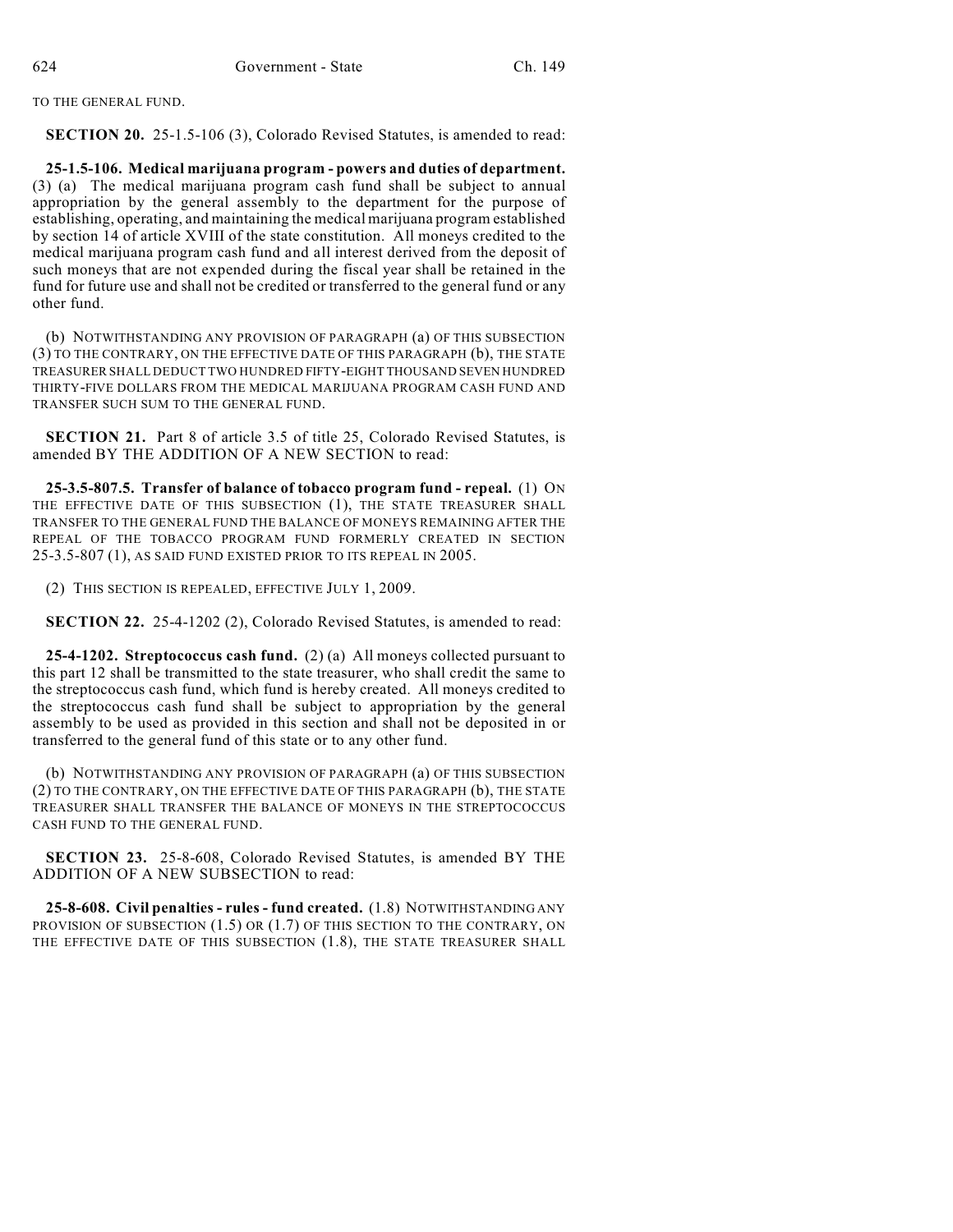DEDUCT SEVEN HUNDRED THOUSAND DOLLARS FROM THE WATER QUALITY IMPROVEMENT FUND AND TRANSFER SUCH SUM TO THE GENERAL FUND.

**SECTION 24.** 25-16-104.6 (1), Colorado Revised Statutes, is amended BY THE ADDITION OF A NEW PARAGRAPH to read:

**25-16-104.6. Fund established - administration - revenue sources - use repeal.** (1) (c) NOTWITHSTANDING ANY PROVISION OF PARAGRAPH (a) OF THIS SUBSECTION (1) TO THE CONTRARY, ON THE EFFECTIVE DATE OF THIS PARAGRAPH (c), THE STATE TREASURER SHALL DEDUCT SEVENTEEN MILLION FOUR HUNDRED SIXTY-EIGHT THOUSAND FIVE HUNDRED SEVENTEEN DOLLARS FROM THE HAZARDOUS SUBSTANCE RESPONSE FUND AND TRANSFER SUCH SUM TO THE GENERAL FUND.

**SECTION 25.** 25-16.5-106.5, Colorado Revised Statutes, is amended BY THE ADDITION OF A NEW SUBSECTION to read:

**25-16.5-106.5. Recycling resources economic opportunity fund - creation repeal.** (4.5) NOTWITHSTANDING ANY PROVISION OF THIS SECTION TO THE CONTRARY, ON THE EFFECTIVE DATE OF THIS SUBSECTION (4.5), THE STATE TREASURER SHALL DEDUCT ONE MILLION FIVE HUNDRED THOUSAND DOLLARS FROM THE RECYCLING RESOURCES ECONOMIC OPPORTUNITY FUND AND TRANSFER SUCH SUM TO THE GENERAL FUND.

**SECTION 26.** 25-17-105.5, Colorado Revised Statutes, is amended BY THE ADDITION OF A NEW SUBSECTION to read:

**25-17-105.5. Pilot program - cathode ray tube product recycling.** (5) NOTWITHSTANDING ANY PROVISION OF THIS SECTION TO THE CONTRARY, ON THE EFFECTIVE DATE OF THIS SUBSECTION (5), THE STATE TREASURER SHALL TRANSFER THE BALANCE OF MONEYS IN THE CATHODE RAY TUBE RECYCLING FUND TO THE GENERAL FUND.

**SECTION 27.** 25-20.5-203 (6), Colorado Revised Statutes, is amended to read:

**25-20.5-203. Colorado Youth Mentoring Services Act.** (6) **Youth mentoring services cash fund.** (a) There is hereby created in the state treasury the youth mentoring services cash fund. The moneys in the youth mentoring services cash fund shall be subject to annual appropriation by the general assembly for the direct and indirect costs associated with the implementation of this section. The executive director is authorized to accept on behalf of the state any grants, gifts, or donations from any private or public source for the purpose of this section. All private and public funds received through grants, gifts, or donations shall be transmitted to the state treasurer, who shall credit the same to the youth mentoring services cash fund. All investment earnings derived from the deposit and investment of moneys in the fund shall remain in the fund and shall not be transferred or revert to the general fund of the state at the end of any fiscal year.

(b) NOTWITHSTANDING ANY PROVISION OF PARAGRAPH (a) OF THIS SUBSECTION (6) TO THE CONTRARY, ON THE EFFECTIVE DATE OF THIS PARAGRAPH (b), THE STATE TREASURER SHALL TRANSFER THE BALANCE OF MONEYS IN THE YOUTH MENTORING SERVICES CASH FUND TO THE GENERAL FUND.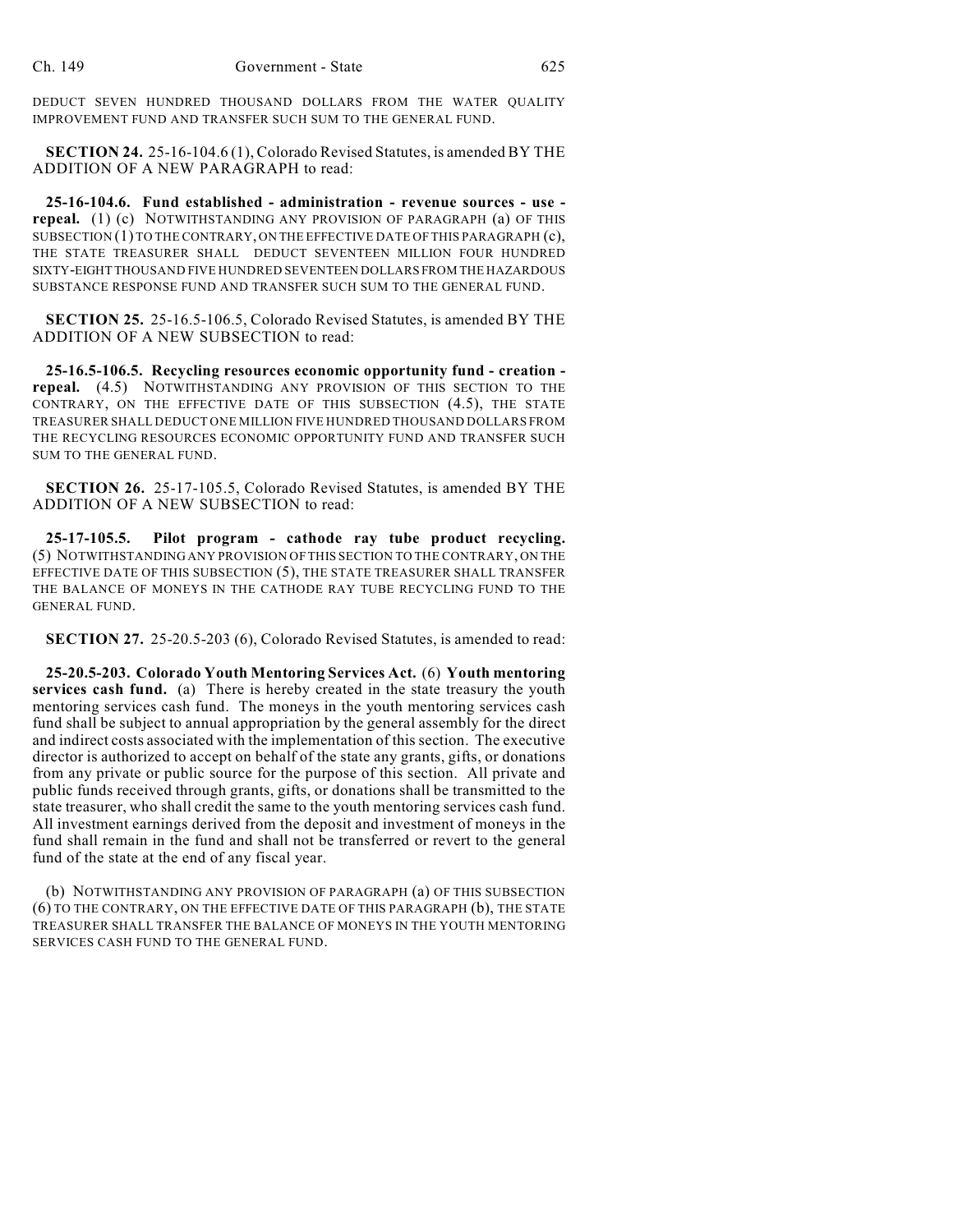**SECTION 28.** 25-20.5-204 (6) (b), Colorado Revised Statutes, is amended to read:

**25-20.5-204. Colorado student dropout prevention and intervention program.** (6) (b) (I) All private and public moneys received through funds, grants, gifts, or donations pursuant to this subsection (6) shall be transmitted to the state treasurer, who shall credit the same to the student dropout prevention and intervention fund, which fund is hereby created. The moneys in the fund shall be subject to annual appropriation by the general assembly for the direct and indirect costs associated with the administration of this article. The executive director may expend moneys appropriated to the department from the fund for purposes of providing a grant for the implementation and administration of a student dropout prevention and intervention program. All investment earnings derived from the deposit and investment of moneys in the fund shall be credited to the fund. Any moneys not appropriated shall remain in the fund and shall not be transferred or revert to the general fund of the state at the end of any fiscal year.

(II) NOTWITHSTANDING ANY PROVISION OF SUBPARAGRAPH (I) OF THIS PARAGRAPH (b) TO THE CONTRARY, ON THE EFFECTIVE DATE OF THIS SUBPARAGRAPH (II), THE STATE TREASURER SHALL TRANSFER THE BALANCE OF MONEYS IN THE STUDENT DROPOUT PREVENTION AND INTERVENTION FUND TO THE GENERAL FUND.

**SECTION 29.** Title 25, Colorado Revised Statutes, is amended BY THE ADDITION OF A NEW ARTICLE to read:

## **ARTICLE 34.1 Stroke Prevention and Treatment Cash Fund Transfer**

**25-34.1-101. Transfer of balance of stroke prevention and treatment cash** fund - repeal. (1) ON THE EFFECTIVE DATE OF THIS SUBSECTION (1), THE STATE TREASURER SHALL TRANSFER TO THE GENERAL FUND THE BALANCE OF MONEYS REMAINING AFTER THE REPEAL OF THE STROKE PREVENTION AND TREATMENT CASH FUND FORMERLY CREATED IN SECTION 25-34-105, AS SAID FUND EXISTED PRIOR TO ITS REPEAL IN 2004.

(2) THIS SECTION IS REPEALED, EFFECTIVE JULY 1, 2009.

**SECTION 30.** 25-36-101 (2), Colorado Revised Statutes, is amended to read:

**25-36-101. Short-term grants for innovative health programs - grant fund - creation - appropriation from fund - transfer of moneys for fiscal years 2007-08 to 2011-12.** (2) (a) The short-term innovative health program grant fund is hereby created in the state treasury. The principal of the fund shall include settlement moneys, as defined in section 24-75-1102 (2), C.R.S., transferred to the fund pursuant to sections  $24-22-115$  (1) (b) and  $24-75-1104.5$  (1.5) (a) (IX) and (1.5) (b), C.R.S., and any other moneys that the general assembly may appropriate or transfer to the fund. Interest and income earned on the deposit and investment of fund moneys shall remain in the fund and shall not be credited to the general fund or to any other fund at the end of any fiscal year.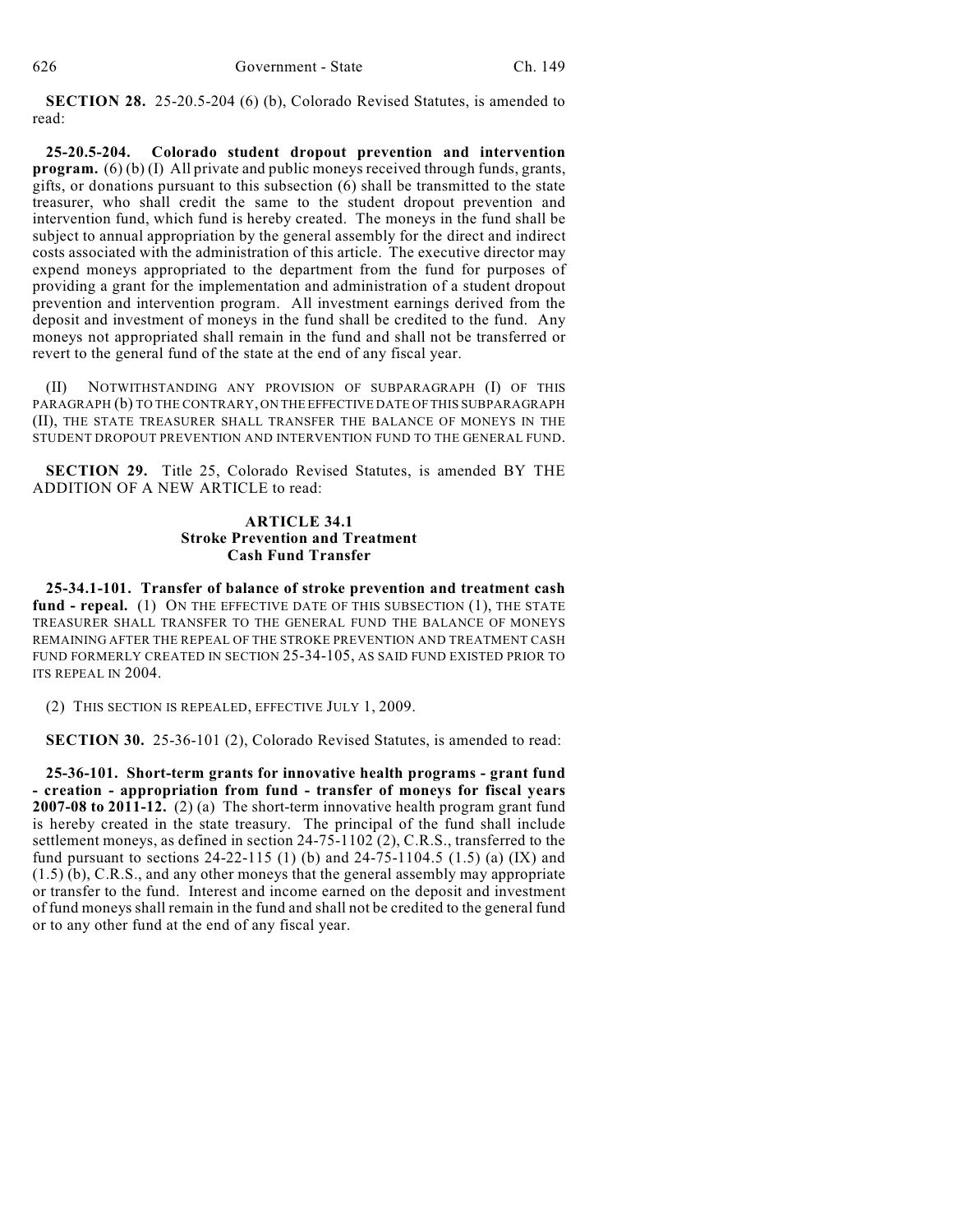## Ch. 149 Government - State 627

(b) NOTWITHSTANDING ANY PROVISION OF THIS SECTION TO THE CONTRARY, ON THE EFFECTIVE DATE OF THIS PARAGRAPH (b), THE STATE TREASURER SHALL DEDUCT FOUR MILLION THREE HUNDRED FIFTY-TWO THOUSAND THREE HUNDRED NINETEEN DOLLARS FROM THE SHORT-TERM INNOVATIVE HEALTH PROGRAM GRANT FUND AND TRANSFER SUCH SUM TO THE GENERAL FUND.

**SECTION 31.** 25.5-3-112, Colorado Revised Statutes, is amended BY THE ADDITION OF A NEW SUBSECTION to read:

**25.5-3-112. Health care services fund - creation - state plan amendment.** (1.5) NOTWITHSTANDING ANY PROVISION OF SUBSECTION (1) OF THIS SECTION TO THE CONTRARY, ON THE EFFECTIVE DATE OF THIS SUBSECTION (1.5), THE STATE TREASURER SHALL DEDUCT FIVE HUNDRED THOUSAND DOLLARS FROM THE FUND AND TRANSFER SUCH SUM TO THE GENERAL FUND.

**SECTION 32.** 27-1-204 (5.5), Colorado Revised Statutes, is amended to read:

**27-1-204. Types of services purchased - limitation on payments - offender mental health services fund.** (5.5) (a) The offender mental health services fund is hereby created in the state treasury. The principal of the fund shall consist of tobacco litigation settlement moneys transferred by the state treasurer to the fund in accordance with section 24-75-1104.5 (1.5) (a) (II), C.R.S., for the purchase of mental health services for juvenile and adult offenders who have mental health problems and are involved in the criminal justice system. The division of mental health in the department of human services, subject to annual appropriation by the general assembly, shall distribute the principal of the fund to the community mental health centers; except that, at the end of the 2007-08 fiscal year and at the end of each fiscal year thereafter, all unexpended and unencumbered principal of the fund shall be transferred to the short-term innovative health program grant fund created in section 25-36-101 (2), C.R.S., in accordance with section 24-75-1104.5 (1.5) (b), C.R.S. Interest and income earned on the deposit and investment of moneys in the offender mental health services fund shall be credited to the fund and shall remain in the fund until the end of the fiscal year in which credited, when it shall be transferred to the short-term innovative health program grant fund.

(b) NOTWITHSTANDING ANY PROVISION OF PARAGRAPH (a) OF THIS SUBSECTION (5.5) TO THE CONTRARY, ON THE EFFECTIVE DATE OF THIS PARAGRAPH (b), THE STATE TREASURER SHALL DEDUCT TWO HUNDRED FORTY-SIX THOUSAND THREE HUNDRED FIFTY DOLLARS FROM THE OFFENDER MENTAL HEALTH SERVICES FUND AND TRANSFER SUCH SUM TO THE GENERAL FUND.

**SECTION 33.** 37-60-121, Colorado Revised Statutes, is amended BY THE ADDITION OF A NEW SUBSECTION to read:

**37-60-121. Colorado water conservation board construction fund - creation of - nature of fund - funds for investigations - contributions - use for augmenting the general fund - funds created.** (9) NOTWITHSTANDING ANY PROVISION OF THIS SECTION OR OF SECTION 37-60-122 TO THE CONTRARY, ON THE EFFECTIVE DATE OF THIS SUBSECTION (9), THE STATE TREASURER SHALL DEDUCT TEN MILLION TWO HUNDRED FIFTY THOUSAND DOLLARS FROM THE COLORADO WATER CONSERVATION BOARD CONSTRUCTION FUND AND TRANSFER SUCH SUM TO THE